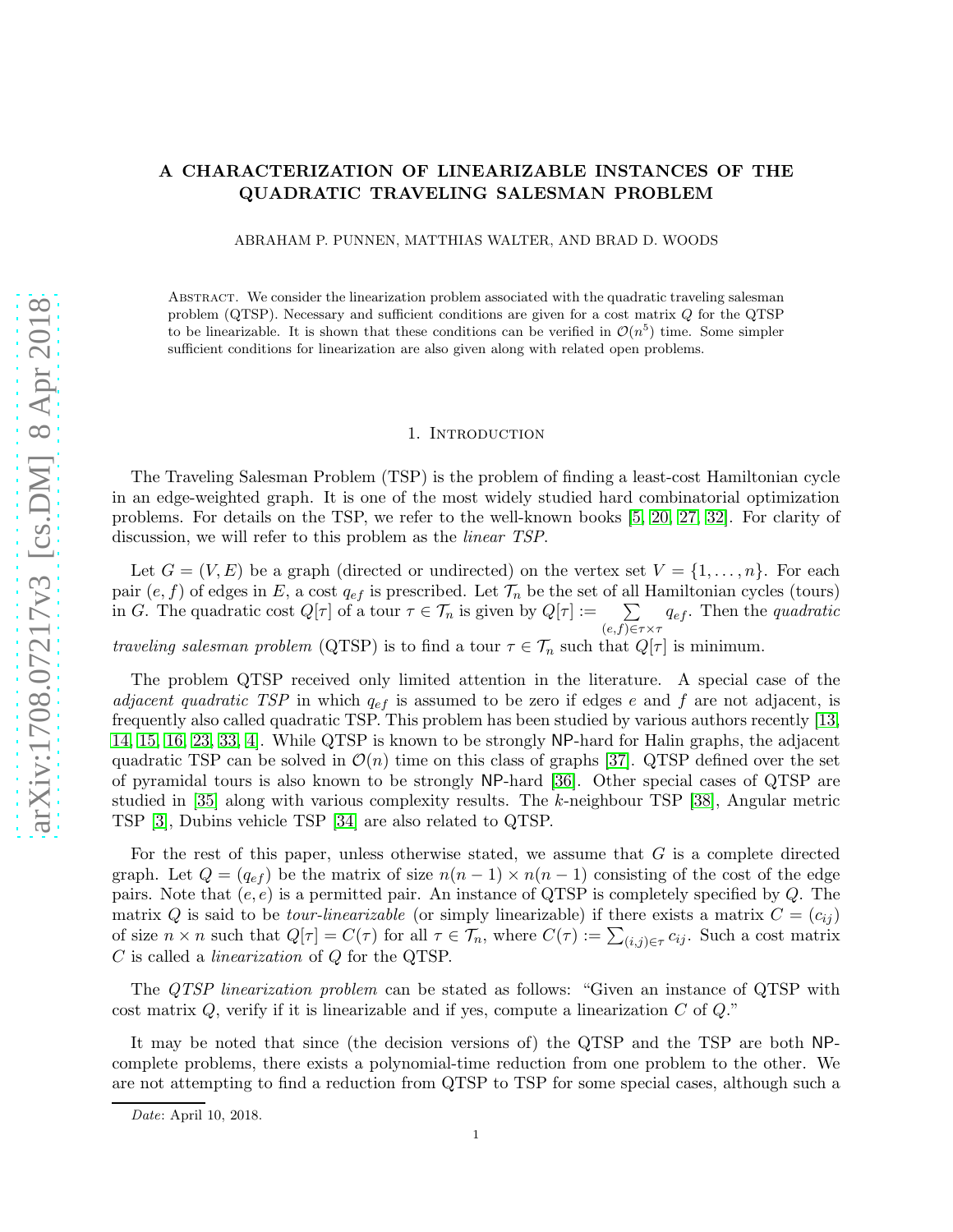result is a byproduct. The question of linearization is more involved and requires the development of structural properties of linearizable matrices. Unlike QTSP or TSP, there are no immediate certificates for linearizability or non-linearizability of matrices. Hence, even containment of the linearization problem in NP or coNP is challenging.

Linearization problems have been studied in the literature for various quadratic combinatorial optimization problems [\[2,](#page-8-3) [10,](#page-9-9) [12,](#page-9-10) [11,](#page-9-11) [26,](#page-9-12) [28,](#page-9-13) [30,](#page-9-14) [31,](#page-9-15) [22,](#page-9-16) [21\]](#page-9-17) and polynomial-time algorithms are available in all these cases. Unfortunately, the simple characterization established for quadratic spanning trees [\[11\]](#page-9-11) and for various bilinear type problems [\[10,](#page-9-9) [12,](#page-9-10) [28\]](#page-9-13) do not seem to extend to the case of QTSP. The characterization of linearizable instances of the quadratic assignment problem studied in [\[26\]](#page-9-12) have some similarities to the case of QTSP that we study here. However, to solve the linearization problem for QTSP one needs to overcome more challenges, which makes it an interesting and relevant problem to investigate. A family of linearizable cost matrices can be used to obtain strong continuous relaxations of quadratic 0-1 integer programming problems, as demonstrated in [\[21,](#page-9-17) [31\]](#page-9-15). Strong reformulations of quadratic 0-1 integer programming problems are reported in [\[8,](#page-9-18) [29\]](#page-9-19) exploiting linear equality constraints. Moreover, strong reformulations of quadratic 0-1 integer programming using quadratic equality constraints are reported in [\[18\]](#page-9-20). As observed in [\[31\]](#page-9-15), linearizable cost matrices immediately give redundant quadratic equality constraints and, exploiting the results of [\[18\]](#page-9-20), strong reformulations of quadratic combinatorial optimization problems can be obtained. Further, since linearizable cost matrices for any quadratic combinatorial optimization problem form a linear subspace of the space of all  $n(n - 1) \times n(n - 1)$  matrices, any basis of this subspace can be used to obtain strong reformulations [\[31\]](#page-9-15).

With this motivation, we study the QTSP linearization problem in this paper. Necessary and sufficient conditions are presented for a quadratic cost matrix Q associated with QTSP being linearizable. We show that these conditions can be verified by an  $\mathcal{O}(n^5)$ -time algorithm that also constructs a linearization of Q whenever one exists. However, it may be noted that the input size of a general QTSP is  $\mathcal{O}(n^4)$  and hence the complexity of our algorithms is almost linear in the input size in the general case. Our characterization extends directly to the case of complete undirected graphs. Finally, some easily verifiable sufficient conditions for linearizability are also given along with some open problems.

The terminology "linearization" has also been used in a different context where a quadratic integer program is written as a linear integer program by adding new variables and constraints [\[1,](#page-8-4) [19\]](#page-9-21). We want to emphasize that the concept of linearization used in this paper is different.

We conclude this section by presenting the most-relevant notation used in the paper. Let  $N :=$  $\{1, 2, \ldots, n\}$  and  $N_i := N \setminus \{i\}$  for  $i \in N$ . All matrices are represented using capital letters (sometimes with superscripts, hats, overbars, etc.) and all elements of the matrix are represented by the corresponding subscripted lower-case letters (along with the corresponding superscripts, hats, overbars, etc.), where the subscripts denoting row and column indices. When the rows and columns are indexed by elements of  $N \times N$ , the  $((i, j), (k, l))$ 'th element of the matrix Q is represented by  $q_{ijkl}$ , of  $Q^R$  by  $q_{ijkl}^R$ , etc. Vectors in  $\mathbb{R}^n$  are represented by bold lower-case letters (sometimes with superscripts, hats, overbars, etc.). The *i*'th component of vector **a** is  $a_i$ , of vector **b**, is  $\bar{b}_i$ , etc. Rows and columns of all matrices of size  $n \times n$  are indexed by N, whereas rows and columns of all  $n(n-1) \times n(n-1)$  matrices are indexed by edges of G (i.e., by ordered pairs  $(i, j) \in N \times N$ ,  $i \neq j$ ). The transpose of a matrix Q is denoted by Q<sup>T</sup>. The vector space of all real-valued  $n \times n$ matrices with standard matrix addition and scalar multiplication is denoted by  $\mathbb{M}^n$ . Accordingly,  $\mathbb{M}^{n(n-1)}$  is the vector space of all  $n(n-1) \times n(n-1)$  matrices.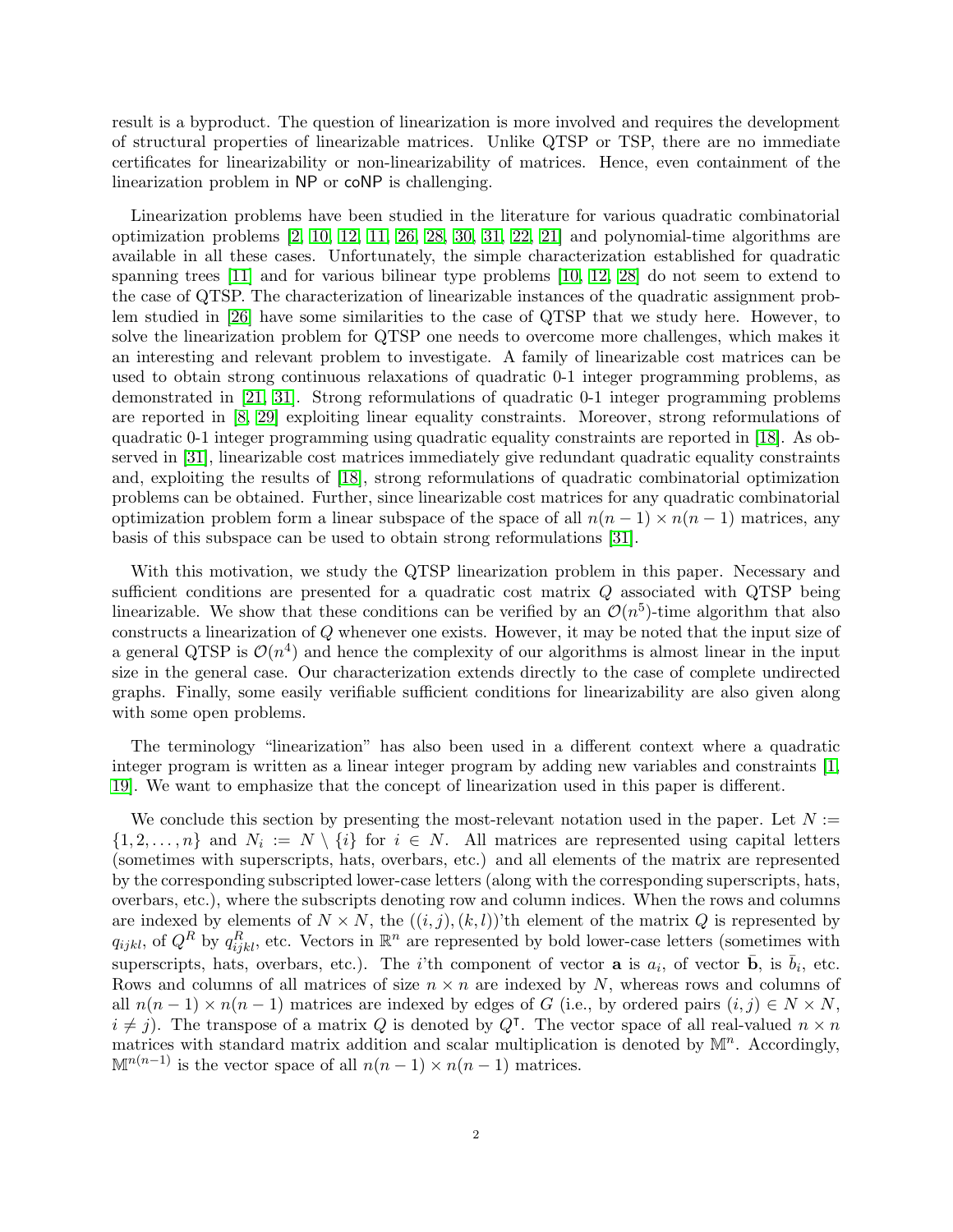# 2. The QTSP linearization problem

Let us first introduce some general properties and definitions used in the paper. A matrix  $C \in \mathbb{M}^n$ satisfies the *constant value property* (CVP) if there exists a constant K such that  $C(\tau) = K$  for all  $\tau \in \mathcal{T}_n$ . A matrix C is said to be a *weak sum matrix* if there exist vectors  $\mathbf{a}, \mathbf{b} \in \mathbb{R}^n$  such that  $c_{ij} = a_i + b_j$  for  $i, j \in N$  with  $i \neq j$ .

**Lemma 2.1** ([\[7,](#page-9-22) [17,](#page-9-23) [24,](#page-9-24) [25\]](#page-9-25)). A matrix  $C \in \mathbb{M}^n$  satisfies the CVP if and only if it is a weak sum matrix (i.e.,  $c_{ij} = a_i + b_j$  for all  $i, j \in N$  with  $i \neq j$ ). In this case, the constant value of the tours is given by  $\sum_{i\in N} (a_i + b_i)$ .

Two matrices  $Q^1$  and  $Q^2 \in \mathbb{M}^{n(n-1)}$  are *equivalent modulo a linear matrix* if there exists a matrix  $H \in \mathbb{M}^n$  such that  $Q^1[\tau] = Q^2[\tau] + H(\tau)$  for all  $\tau \in \mathcal{T}_n$ . Using the fact that the value of a tour depends on the sum  $q_{ijk\ell}+q_{k\ell ij}$  and not the individual values  $q_{ijk\ell}$  and  $q_{k\ell ij}$ , we obtain the following lemma.

<span id="page-2-0"></span>**Lemma 2.2.** Let  $Q \in \mathbb{M}^{n(n-1)}$ . Then the following statements are equivalent.

- (1) Q is linearizable.
- (2) Q<sup>⊺</sup> is linearizable.
- (3)  $\frac{1}{2}(Q+Q^{\intercal})$  is linearizable.
- (4)  $\overline{Q} + D + S$  is linearizable, where D is any diagonal matrix and S is any skew-symmetric matrix of the same dimension as Q.
- (5) Any matrix equivalent to Q modulo a linear matrix is linearizable.

Recall that a matrix  $C \in \mathbb{M}^n$  is a linearization of  $Q \in \mathbb{M}^{n(n-1)}$  if  $Q[\tau] = C(\tau)$  for all  $\tau \in \mathcal{T}_n$ . In this case we say that  $Q$  is a quadratic form of  $C$  and that the matrix  $Q$  is linearizable. Note that the sum of two linearizable matrices in  $\mathbb{M}^{n(n-1)}$  is linearizable and the scalar multiple of a linearizable matrix is linearizable. Hence, the collection of all linearizable matrices in  $\mathbb{M}^{n(n-1)}$  forms a linear subspace of  $\mathbb{M}^{n(n-1)}$ .

The coefficients  $q_{ijl}$  with  $j \neq \ell$ , the coefficients  $q_{ijkj}$  with  $i \neq k$  and the coefficients  $q_{ijji}$  can never contribute a non-zero value to the objective function  $Q[\tau]$  of a tour  $\tau$ . These elements of the matrix Q they play no role in the optimization problem, therefore, we assume subsequently that  $q_{ijk\ell} = 0$  for all indices  $i, j, k$  and  $\ell$  that satisfy  $i = k$  and  $j \neq \ell$  or  $i \neq k$  and  $j = \ell$  or  $i = \ell$  and  $j = k$ .

To characterize the linearizability of  $Q$ , working with the original matrix  $Q$  seems tedious because of several reasons. For example, as Lemma [2.2](#page-2-0) indicates, we can add any skew-symmetric matrix to  $Q$ , maintaining linearizability. It is important to restrict  $Q$  in an appropriate way to bring some kind of uniqueness while the generality is maintained. For this purpose, we say that a matrix  $Q \in \mathbb{M}^{n(n-1)}$  is in quadratic reduced form if all of the following conditions are satisfied:

- $(1)$  Q is symmetric.
- (2) The diagonal elements of Q are zeros.
- (3) All elements of Q with rows and columns indexed by  $\{(n, p), (p, n) : p \in N_n\}$  are zeros.

Let us now prove a useful decomposition theorem.

<span id="page-2-1"></span>**Theorem 2.3.** Any matrix  $Q \in \mathbb{M}^{n(n-1)}$  can be decomposed in  $\mathcal{O}(n^4)$  time into a pair  $(Q^R, L)$  of matrices such that  $Q^R \in \mathbb{M}^{n(n-1)}$  is in quadratic reduced form,  $L \in \mathbb{M}^n$  and  $Q[\tau] = Q^R[\tau] + L(\tau)$ for all  $\tau \in \mathcal{T}_n$ .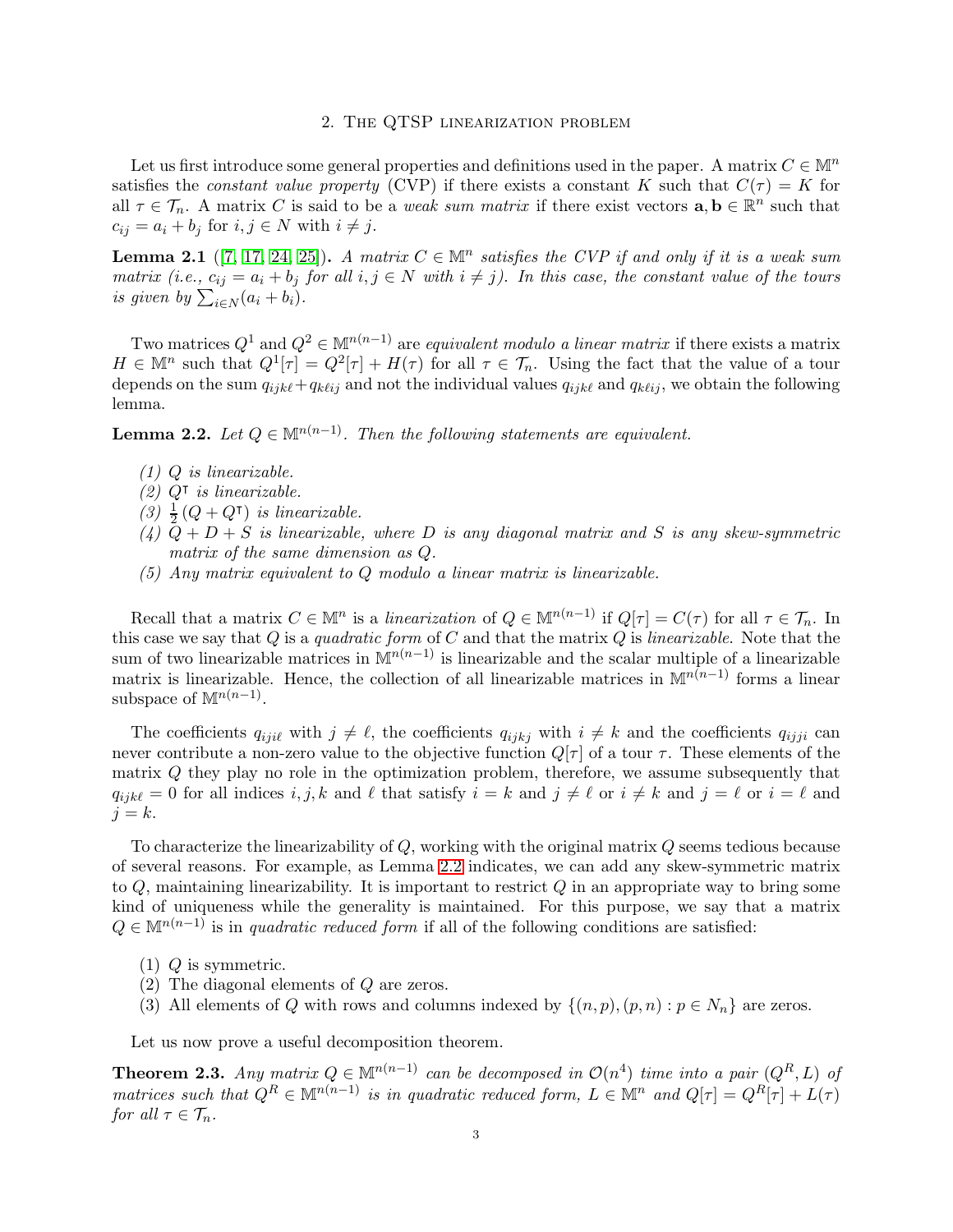*Proof.* Let  $\tilde{Q}$  and  $\tilde{L}$  be defined as

$$
\tilde{q}_{ijkl} = \begin{cases} q_{ijk\ell} - q_{ijkn} - q_{ijn\ell} - q_{ink\ell} + q_{inkn} + q_{inn\ell} - q_{njk\ell} + q_{njkn} + q_{njn\ell} & \text{if } n \notin \{i, j, k, \ell\} \\ 0 & \text{otherwise} \end{cases}
$$

and

$$
\tilde{l}_{ij} = \begin{cases}\n\sum_{k=1}^{n-1} (q_{ijkn} + q_{ijnk} + q_{knij} - q_{knn} - q_{knnj} + q_{nkij} - q_{nkin} - q_{nknj}) & \text{if } i \neq j \\
0 & \text{otherwise.} \n\end{cases}
$$

It can be verified that all entries of rows and columns of  $\tilde{Q}$  indexed by  $(n, p)$  or  $(p, n)$  for  $p \in N_n$  are zeros. Further, with some algebra, it can be verified that  $\tilde{Q}$  is equivalent to Q modulo the linear matrix  $\tilde{L}$ . Let  $D \in \mathbb{M}^{n(n-1)}$  be the diagonal matrix with  $d_{ijij} = \tilde{q}_{ijij}$ . Define  $Q^R = \frac{1}{2}$  $\frac{1}{2}(\tilde{Q} + \tilde{Q}^{\intercal}) - D$ and choose  $L \in \mathbb{M}^n$  such that  $l_{ij} = \tilde{l}_{ij} + d_{ijij}$ . From the discussion above and Lemma [2.2](#page-2-0) we have  $Q[\tau] = Q^R[\tau] + L(\tau)$  for all  $\tau \in \mathcal{T}_n$  and that  $Q^R$  is in quadratic reduced form. Finally, it is easy to see that only  $\mathcal{O}(n^4)$  arithmetic operations are required to compute  $Q^R$  and L.

The matrix  $Q<sup>R</sup>$  constructed in the proof of Theorem [2.3](#page-2-1) is referred to as the quadratic reduced form of Q. The decomposition  $(Q^R, L)$  of Q is referred to as quadratic reduced form decomposition or simply QRF decomposition. The proof of Theorem [2.3](#page-2-1) provides one way of constructing a QRF decomposition of Q. It may be noted that equivalent transformations discussed in [\[9,](#page-9-26) [26\]](#page-9-12) in the context of the quadratic assignment problem can be modified appropriately to get another method for constructing a QRF decomposition.

**Theorem 2.4.** Let  $Q \in \mathbb{M}^{n(n-1)}$  and  $(Q^R, L)$  be a QRF decomposition of Q. Then Q is linearizable if and only if  $Q^R$  is linearizable. Further, if  $P \in \mathbb{M}^n$  is a linearization of  $Q^R$ , then  $P + L$  is a linearization of Q.

*Proof.* Since  $(Q^R, L)$  is a QRF decomposition of  $Q$ ,  $Q[\tau] = Q^R[\tau] + L(\tau)$  holds for all  $\tau \in \mathcal{T}_n$ . By Lemma [2.2,](#page-2-0) Q is linearizable if and only if  $Q^R$  linearizable. If P is a linearization of  $Q^R$ , it follows that  $Q[\tau] = (P + L)(\tau)$  for all  $\tau \in \mathcal{T}_n$ .

Thus, to study the linearization problem of  $Q$ , it is sufficient to study the linearization problem of the quadratic reduced form  $Q^R$  of Q. The lemma below is a variation of the corresponding result proved in [\[26\]](#page-9-12) for the quadratic assignment problem. Since it is used in our main theorem, a complete proof within the context of QTSP is given below.

<span id="page-3-0"></span>**Lemma 2.5.** Suppose  $Q^R \in \mathbb{M}^{n(n-1)}$  is linearizable and is in quadratic reduced form. Then there exists a linearization C of  $Q^R$  such that  $c_{in} = 0$  and  $c_{ni} = 0$  for all  $i \in N_n$ .

*Proof.* Suppose C' is some linearization of  $Q^R$ . Let  $\alpha := \sum_{i \in N_n} c'_{in}/(n-2)$  and  $\beta := \sum_{i \in N_n} c'_{ni}/(n-2)$ 2). Define  $a_i := -c'_{in} + \beta$ ,  $b_i := -c'_{ni} + \alpha$  for all  $i \in N_n$  as well as  $a_n := -\alpha$  and  $b_n := -\beta$ . Moreover, let  $c_{ij} := c'_{ij} + a_i + b_j$  for all  $i, j \in N$ . Then  $\sum_{i \in N} (a_i + b_i) = 0$  and hence  $C(\tau) = C'(\tau)$  for all  $\tau \in \mathcal{T}_n$ . Now it can be verified that  $c_{in} = c_{ni} = 0$  for all  $i \in N_n$ , which concludes the proof.  $\Box$ 

Let  $\overline{Q}$  be the principal submatrix obtained from  $Q^R$  by deleting rows and columns indexed by the elements of the set  $\{(n, p), (p, n) : p \in N_n\}$ . Note that  $\overline{Q} \in M^{(n-1)(n-2)}$ . For any  $i, j \in N_n$  with  $i \neq j$ , define  $Z^{ij} \in \mathbb{M}^{n-1}$  such that

$$
z_{uv}^{ij} = \begin{cases} 0 & \text{if } (i,j) = (u,v), \\ \bar{q}_{ijuv} & \text{if } (i,j) \neq (u,v). \end{cases}
$$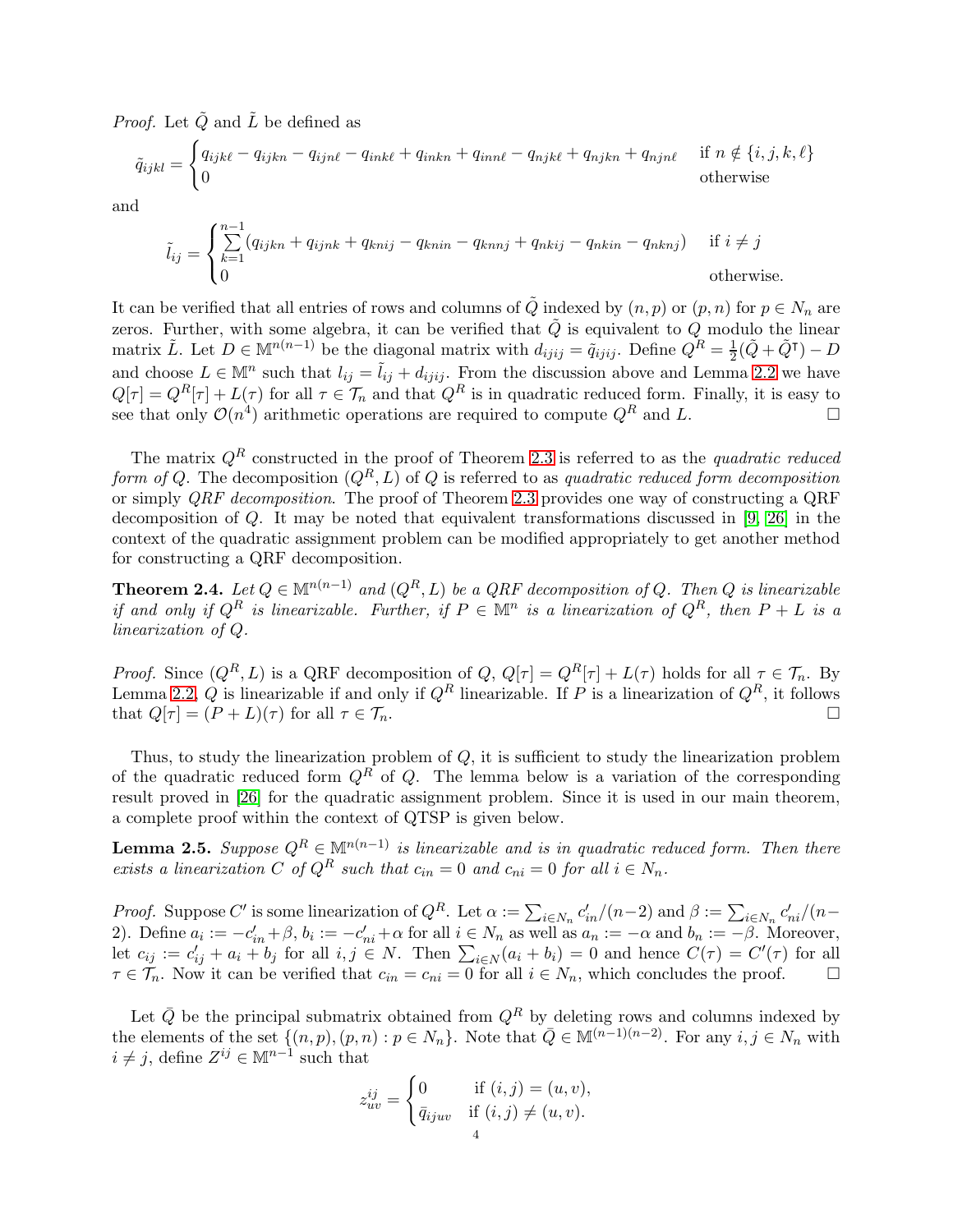Our next theorem characterizes the linearizability of a matrix in quadratic reduced form. Note that, for  $n \leq 3$ , any quadratic cost matrix is linearizable. So, we restrict our attention to the case when  $n \geq 4$ .

<span id="page-4-5"></span>**Theorem 2.6.** Let  $Q^R \in \mathbb{M}^{n(n-1)}$  be in quadratic reduced form and  $n \geq 4$ . Then  $Q^R$  is linearizable if and only if there exists a matrix  $F \in \mathbb{M}^{n-1}$  (with elements  $f_{ij}$ ) such that

- <span id="page-4-4"></span><span id="page-4-3"></span>(1)  $Z^{ij}(\tau) - Z^{k\ell}(\tau) = \frac{1}{2} (f_{ij} - f_{kl})$  holds for every  $\tau \in \mathcal{T}_{n-1}$  and for all  $(i, j), (k, \ell) \in \tau$ , and
- (2)  $\frac{n-2}{n-3}F$  is a linearization of  $\overline{Q} \in \mathbb{M}^{(n-1)(n-2)}$ .

*Proof.* Suppose  $Q^R$  is linearizable. Let C be a linearization of  $Q^R$  satisfying the condition of Lemma [2.5](#page-3-0) and let  $C'$  be the submatrix obtained from  $C$  by deleting its  $n't$ h row and column. Define F via  $f_{ij} := c_{ij}$  for all  $i, j \in N_n$  with  $i \neq j$ . We will show that F satisfies the conditions of the theorem. Consider any  $\tau \in \mathcal{T}_{n-1}$ . For any  $(i, j) \in \tau$ , we define the tour  $\tau^{ij} \in \mathcal{T}_n$  obtained by deleting arc  $(i, j)$  from  $\tau$  and introducing arcs  $(i, n)$  and  $(n, j)$  (See Figure [1\)](#page-4-0).



<span id="page-4-0"></span>FIGURE 1. Tours  $\tau \in \mathcal{T}_{n-1}$  (shown on the left) and  $\tau^{ij} \in \mathcal{T}_n$  (shown on the right) with  $n = 8$ .

Note that  $Q^R[\tau^{ij}] = \overline{Q}[\tau] - 2Z^{ij}(\tau)$  and  $C(\tau^{ij}) = C'(\tau) - c_{ij}$ . But  $Q^R[\tau_{ij}] = C(\tau_{ij})$ , and we obtain

<span id="page-4-2"></span>
$$
Z^{ij}(\tau) = \frac{1}{2} \left( \bar{Q}[\tau] - C'(\tau) + c_{ij} \right). \tag{2.1}
$$

Similarly, for  $(k, \ell) \in \tau$ ,

<span id="page-4-1"></span>
$$
Z^{k\ell}(\tau) = \frac{1}{2} \left( \bar{Q}[\tau] - C'(\tau) + c_{k\ell} \right).
$$
 (2.2)

Subtracting  $(2.2)$  from  $(2.1)$  yields

$$
Z^{ij}(\tau)-Z^{k\ell}(\tau)=\frac{1}{2}\left(f_{ij}-f_{kl}\right),\,
$$

i.e., condition [\(1\)](#page-4-3) of the theorem is satisfied. Now, adding [\(2.1\)](#page-4-2) for all  $(i, j) \in \tau$ , we obtain

$$
\bar{Q}[\tau] = \sum_{(i,j)\in\tau} Z^{ij}(\tau) = \sum_{(i,j)\in\tau} \frac{1}{2} \left( \bar{Q}[\tau] - C'(\tau) + c_{ij} \right) = \frac{1}{2} \left[ (n-1)\bar{Q}[\tau] - (n-2)C'(\tau) \right],
$$

which implies  $\overline{Q}[\tau] = \frac{n-2}{n-3}C'(\tau)$ . Thus,  $\overline{Q}$  is tour-linearizable and  $\frac{n-2}{n-3}C'(\tau)$  is a linearization.

Conversely, suppose  $Q^R$  satisfies conditions [\(1\)](#page-4-3) and [\(2\)](#page-4-4) of the theorem. We will show that  $Q^R$ is tour-linearizable. To this end, define the matrix  $C \in \mathbb{M}^n$  via

<span id="page-4-6"></span>
$$
c_{ij} := \begin{cases} f_{ij} & \text{if } i, j \in N_n, \\ 0 & \text{otherwise.} \end{cases}
$$
 (2.3)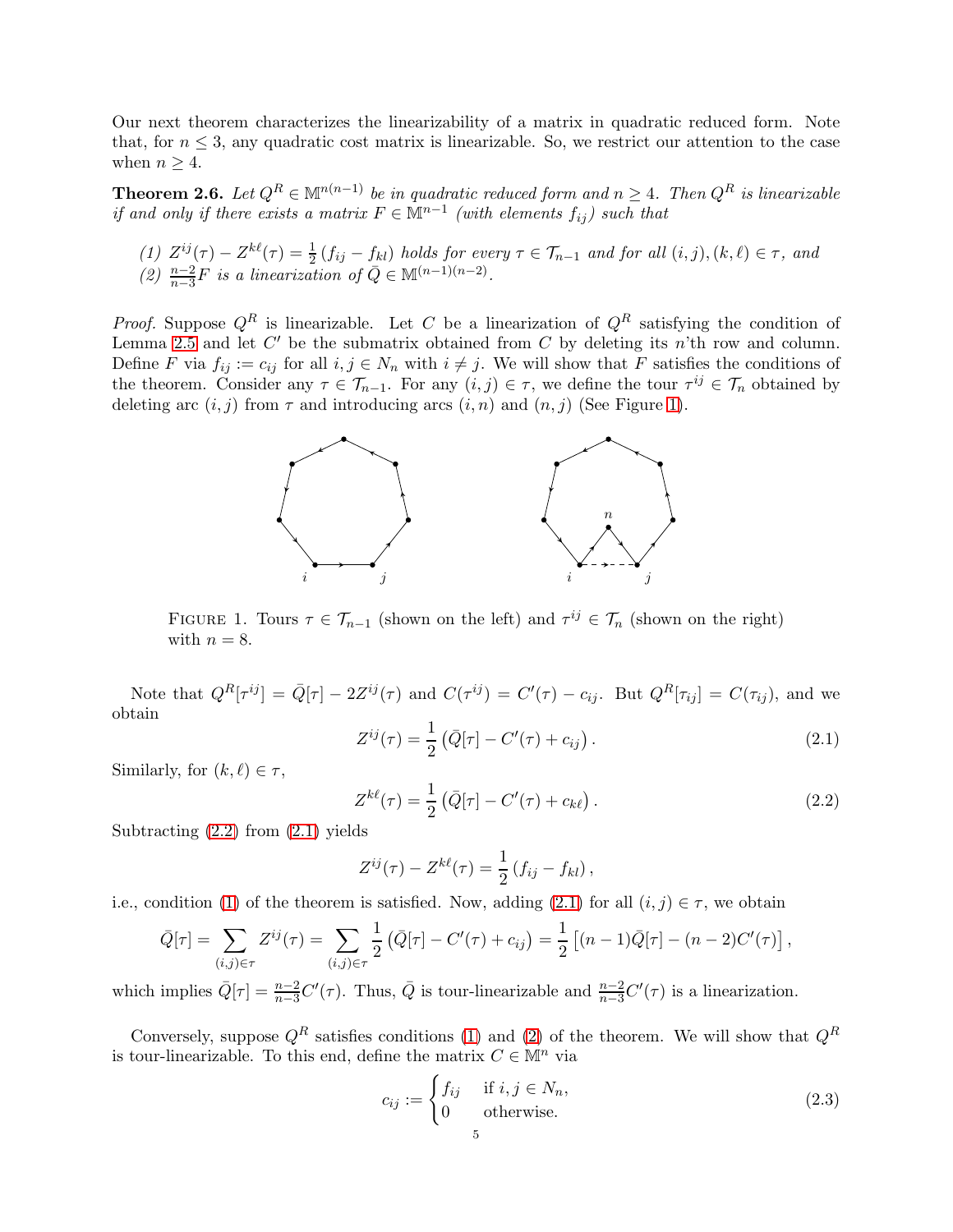Let  $C'$  be the principal submatrix obtained from  $C$  by deleting its n'th row and column. From condition [\(1\)](#page-4-3) of the theorem, for every tour  $\tau \in \mathcal{T}_{n-1}$  and every pair  $(i, j)$ ,  $(k, \ell) \in \tau$  of edges in the tour,

<span id="page-5-1"></span><span id="page-5-0"></span>
$$
2Z^{ij}(\tau) = c_{ij} + \phi(\tau) \tag{2.4}
$$

holds, where  $\phi(\tau) = 2Z^{k\ell}(\tau) - c_{k\ell}$ . From condition [\(2\)](#page-4-4), for every  $\tau \in \mathcal{T}_{n-1}$ ,  $\bar{Q}[\tau] = \frac{n-2}{n-3}C'(\tau)$ , which implies

$$
0 = (n - 1)\overline{Q}[\tau] - 2\overline{Q}[\tau] - (n - 2)C'(\tau)
$$
  
=  $(n - 1)\overline{Q}[\tau] - \sum_{(i,j)\in\tau} 2Z^{ij}(\tau) - (n - 2)C'(\tau).$  (2.5)

Substituting equation [\(2.4\)](#page-5-0) in [\(2.5\)](#page-5-1) yields

$$
0 = (n - 1)\overline{Q}[\tau] - \sum_{(i,j)\in\tau} [c_{ij} + \phi(\tau)] - (n - 2)C'(\tau)
$$
  
=  $(n - 1)\overline{Q}[\tau] - C'(\tau) - (n - 1)\phi(\tau) - (n - 2)C'(\tau),$ 

which implies

<span id="page-5-2"></span>
$$
\phi(\tau) = \bar{Q}[\tau] - C'(\tau) \tag{2.6}
$$

Substituting equation [\(2.6\)](#page-5-2) in [\(2.4\)](#page-5-0), we have, for every  $(i, j) \in \tau$ ,

$$
2Z^{ij}(\tau) = c_{ij} + \bar{Q}[\tau] - C'(\tau). \tag{2.7}
$$

Consider any tour  $\tau^{ij} \in \mathcal{T}_n$ , where i and j are the predecessor and successor of n in  $\tau^{ij}$ , respectively. Let  $\tau^0$  be the tour in  $\mathcal{T}_{n-1}$  obtained from  $\tau^{ij}$  by shortcutting the path  $i \to n \to j$  using arc  $(i, j)$ . Then,

$$
Q^{R}[\tau^{ij}] = \bar{Q}[\tau^{0}] - 2Z^{ij}(\tau^{0})
$$
  
=  $\bar{Q}[\tau^{0}] - [c_{ij} + \bar{Q}[\tau^{0}] - C'(\tau^{0})]$   
=  $C'(\tau^{0}) - c_{ij} = C(\tau^{ij}),$ 

establishing that  $Q^R$  is linearizable with C as a linearization.

**Theorem 2.7.** The QTSP linearization problem can be solved in  $\mathcal{O}(n^5)$  time. Moreover, a linearization of Q can be constructed in  $\mathcal{O}(n^5)$  time whenever it exists.

*Proof.* Given Q, its QRF decomposition  $(Q^R, L)$  can be obtained in  $\mathcal{O}(n^4)$  time using the construc-tion from Theorem [2.3.](#page-2-1) We now test the linearizability characterization of  $Q<sup>R</sup>$  given in Theorem [2.6.](#page-4-5) Let  $\Delta := \{[(i, j), (k, \ell)] : i, j, k, \ell \in N_n, k \neq i, j \neq \ell, (i, j) \neq (j, i), i \neq j, k \neq \ell\}.$  To verify condi-tion [\(1\)](#page-4-3) of Theorem [2.6](#page-4-5) and construct a linearization, if exists, we have to find  $f_{ij}$ ,  $(i, j) \in N_n$ ,  $i \neq j$ , such that for any  $\tau \in \mathcal{T}_n$ ,  $Z^{ij}(\tau) - Z^{k\ell}(\tau) = \frac{1}{2} (f_{ij} - f_{kl})$  for all  $(i, j)$ ,  $(k, \ell) \in \tau$ . This can in principle be achieved by first testing if the matrix  $P^{ijk\ell} := Z^{ij} - Z^{kl}$  satisfies the CVP. If it does not satisfy the CVP for some  $[(i, j), (k, \ell)] \in \Delta$ , then condition [\(1\)](#page-4-3) of Theorem [2.6](#page-4-5) is not satisfied. If the CVP is satisfied for all  $[(i, j), (k, \ell)] \in \Delta$ , let  $\eta_{ijk\ell}$  be the constant value of tours obtained for the matrix  $P^{ijk\ell}$ . Now we need to solve the system

<span id="page-5-3"></span>
$$
f_{ij} - f_{k\ell} = 2\eta_{ijk\ell} \text{ for all } [(i, j), (k, \ell)] \in \Delta.
$$
 (2.8)

If the system is inconsistent, condition [\(1\)](#page-4-3) of Theorem [2.6](#page-4-5) is not satisfied. Using the characterization of TSP with CVP [\[7,](#page-9-22) [17,](#page-9-23) [24,](#page-9-24) [25\]](#page-9-25), each of the  $\mathcal{O}(n^4)$ -many  $\eta_{ijk\ell}$ -values can be obtained in  $\mathcal{O}(n^2)$ time.

Since this would lead to a running time of  $\mathcal{O}(n^6)$  just to compute the right-hand side of the system, we will now improve this part of the algorithm. To this end, consider the graph  $\tilde{H} = (E, \tilde{\Delta})$ , where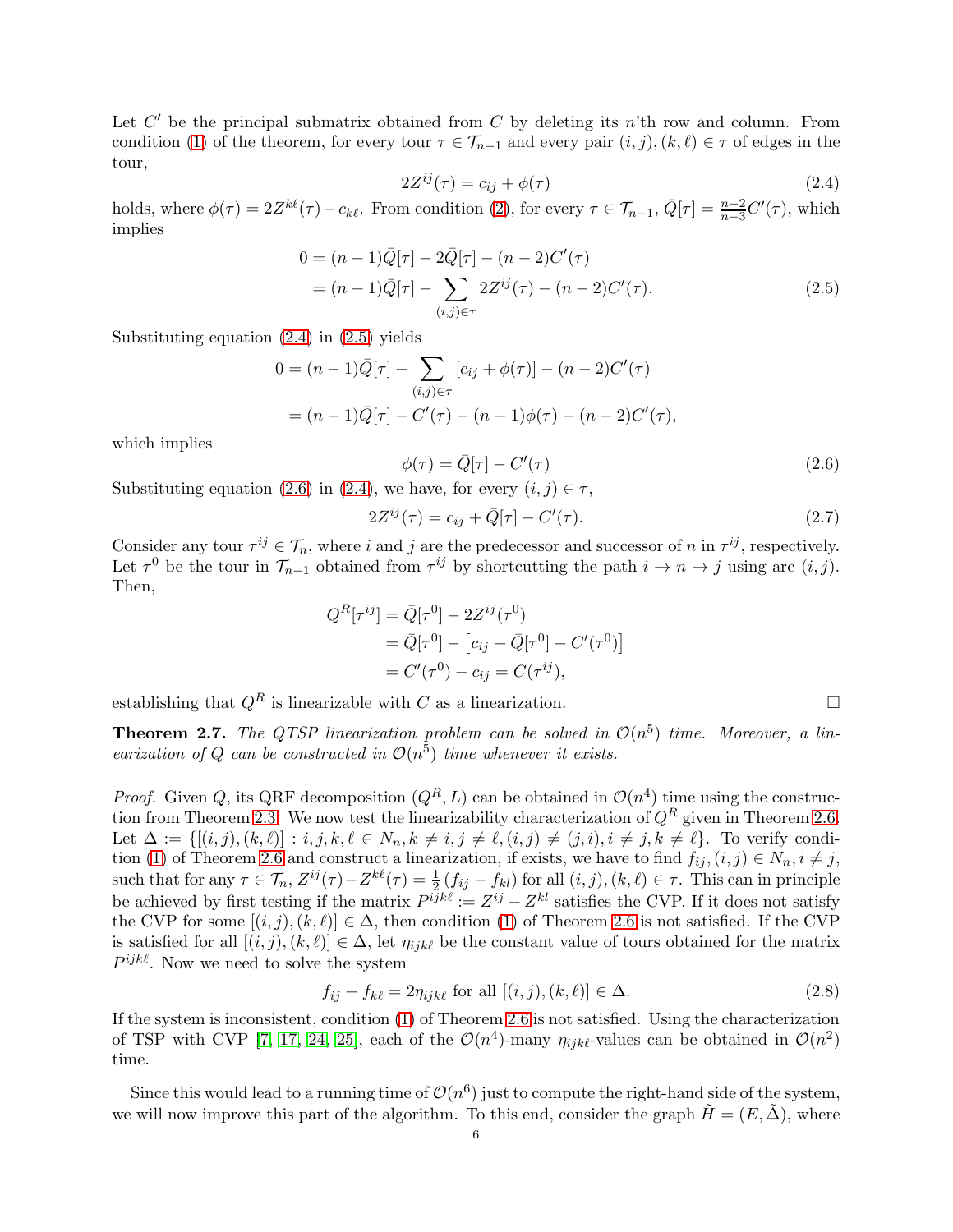$\Delta := \{ \{(i, j), (k, \ell) \in E \times E : [(i, j), (k, \ell)] \in \Delta \}, \text{ i.e., two edges } (i, j) \text{ and } (k, \ell) \text{ are adjacent in } H \text{ if }$ and only if both arcs appear in at least one tour. It is easy to check that  $H$  is connected and hence contains a spanning tree  $T$ . Moreover, by exploring the nodes from some arbitrary root node, one finds a sequence of  $|E| - 1$  rows of [\(2.8\)](#page-5-3), each of which contains an f-variable that was not present in the previous rows. Since the first row contains two f-variables, this submatrix has rank at least  $|E| - 1.$ 

We can find in  $\mathcal{O}(n^2)$  time a spanning tree of  $\tilde{H}$  and compute the corresponding (|E| – 1)-many  $\eta$ -values in  $\mathcal{O}(n^2 \cdot |E|) = \mathcal{O}(n^4)$  time. Such  $\eta$ -values may not exist, and in this case condition [1](#page-4-3) of Theorem [2.6](#page-4-5) is not satisfied. If these  $\eta$ -values exist, we proceed as follows. Since every row of this system contains exactly two variables, it can be solved in time  $\mathcal{O}(n^2)$  using the algorithm of Aspvall and Shiloach [\[6\]](#page-8-5). Note that due to the selection of the rows the system will always be consistent, that is, we will compute a candidate solution  $\tilde{F}$ . Moreover, the system is under-determined, since  $\overline{F} + \lambda \mathbb{1}$  is also a solution for every  $\lambda \in \mathbb{Q}$ , where  $\mathbb{1}$  denotes the matrix having all entries equal to 1. This shows that system [\(2.8\)](#page-5-3) has in fact rank  $|E| - 1$ . Notice also that two rows of (2.8) corresponding to  $[(i, j), (k, \ell)] \in \Delta$  and to  $[(k, \ell), (i, j)]$  are negatives of each other. Hence, it does not matter which one we actually include in the subsystem.

We claim that our candidate solution  $\tilde{F}$  satisfies all (remaining) rows of [\(2.8\)](#page-5-3). To this end, consider a pair  $[(i, j), (k, \ell)] \in \Delta$  of arcs. Let  $(i_t, j_t)$  for  $t = 0, 1, \ldots, m$  be the (ordered) nodes in the unique  $(k, \ell)$ - $(i, j)$ -path in the spanning tree  $\tilde{T}$ . In particular,  $(i_0, j_0) = (k, \ell)$  and  $(i_m, j_m) = (i, j)$ . By construction,  $\tilde{F}$  satisfies

$$
\tilde{f}_{i_tj_t} - \tilde{f}_{i_{t-1}j_{t-1}} = 2\eta_{i_tj_ti_{t-1}j_{t-1}}
$$

for  $t = 1, 2, \ldots, m$ . The sum of the equations yields

$$
\tilde{f}_{ij} - \tilde{f}_{k\ell} = \tilde{f}_{i_m j_m} - \tilde{f}_{i_0 j_0} = 2 \sum_{t=1}^{m} \eta_{i_t j_t i_{t-1} j_{t-1}}.
$$

Similarly, for all tours  $\tau \in \mathcal{T}_{n-1}$  and for  $t = 1, 2, \ldots, m$ , we have

$$
Z^{i_t j_t}(\tau) - Z^{i_{t-1} j_{t-1}}(\tau) = \eta_{i_t j_t i_{t-1} j_{t-1}}.
$$

Again, the sum yields

$$
Z^{ij}(\tau) - Z^{k\ell}(\tau) = \sum_{t=1}^{m} \eta_{i_t j_t i_{t-1} j_{t-1}},
$$

which establishes that the CVP is satisfied for  $P^{ijk\ell}$  and that  $\eta_{ijk\ell} = \sum_{t=1}^{m} \eta_{ij} f^{i\ell-1} j_{t-1}$ . Hence,  $\tilde{F}$ satisfies the row of  $(2.8)$  corresponding to  $[(i, j), (k, \ell)]$ , which shows that this row is redundant.

The parameter  $\lambda$  can be easily determined by enforcing  $Q^R[\tau] = (\tilde{F} + \lambda \mathbb{1})(\tau)$  for an arbitrary tour  $\tau$ . Since  $\mathbb{1}(\tau) = n$ , we can set  $F := \tilde{F} + \lambda \mathbb{1}$  for  $\lambda := \frac{1}{n}(Q^R[\tau] - \tilde{F}(\tau))$ .

To summarize, the overall complexity of verifying condition [\(1\)](#page-4-3) of Theorem [2.6](#page-4-5) and computing a candidate solution F is  $\mathcal{O}(n^4)$ .

If condition  $(1)$  is satisfied, then we need to verify condition  $(2)$ . This is achieved by testing if  $\overline{Q}$  is linearizable and if yes, by testing if  $\frac{n-2}{n-3}F$  is one of the linearizations. If  $\overline{Q}$  is not linearizable, then condition [\(2\)](#page-4-4) fails. Suppose H is a linearization of  $\overline{Q}$ . Then, to verify if  $\frac{n-2}{n-3}F$  is another linearization, it is enough to verify if the matrix  $H - \frac{n-2}{n-3}$  $\frac{n-2}{n-3}F$  satisfies the CVP with the constant tour value equal to zero. Given H, this can be achieved in  $\mathcal{O}(n^2)$  time.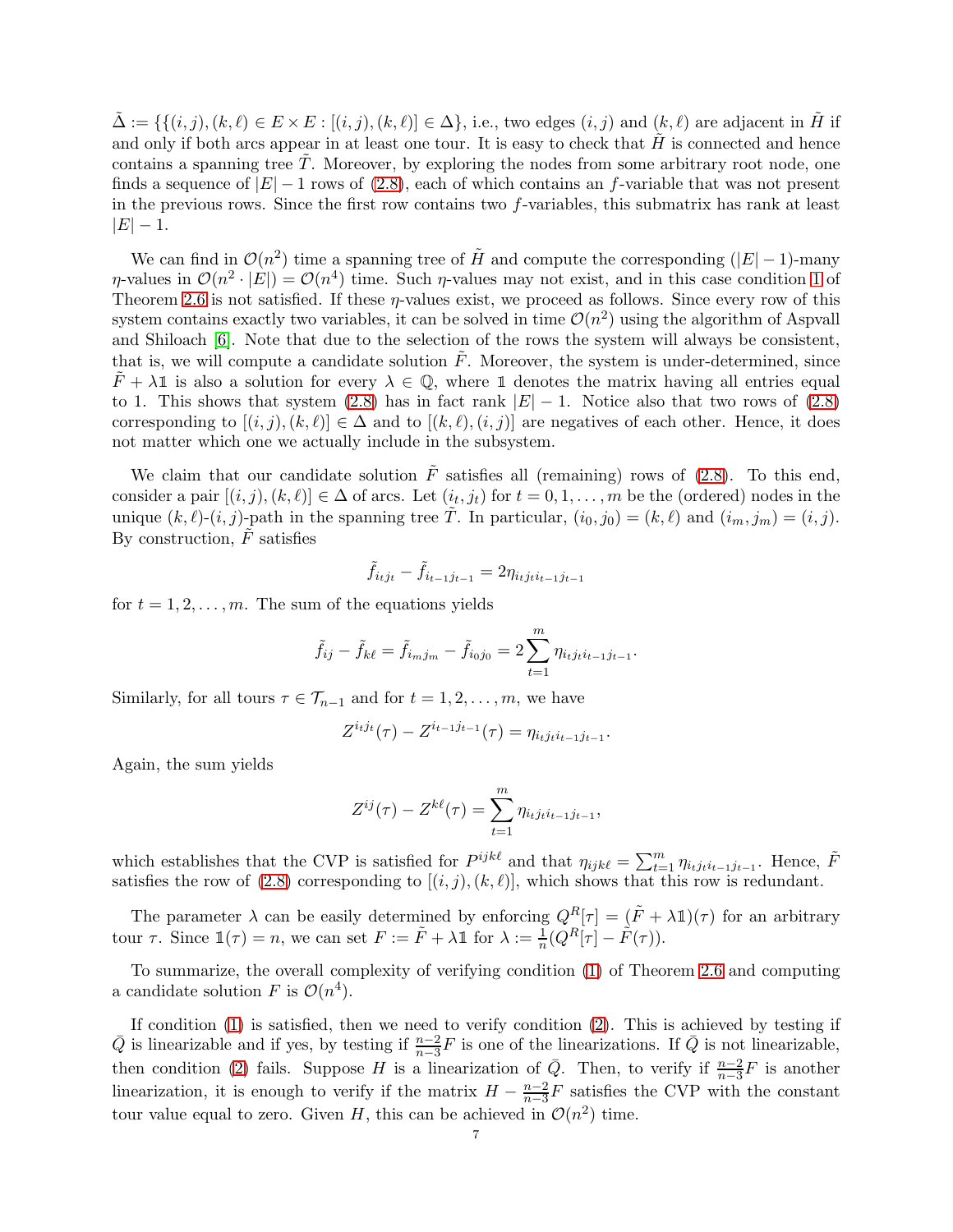Thus, the problem of testing linearizability of Q reduces to that of testing linearizability of  $\overline{Q}$ , which has the size parameter n reduced by 1 along with an additive  $\mathcal{O}(n^4)$  effort. In the base case  $n = 3$ ,  $Q<sup>R</sup>$  is trivially linearizable since there only exist two opposite tours that do not share edges. Thus, if  $g(n)$  is the complexity of testing linearizability of Q, we have  $g(n) = g(n-1) + \mathcal{O}(n^4)$ , establishing  $g(n) = \mathcal{O}(n^5)$ .

To obtain the linearization, construct the matrix C from F according to  $(2.3)$ . Then  $C + L$  is the required linearization of Q, where L is provided by the QRF decomposition  $(Q^R, L)$  of Q.  $\Box$ 

#### 3. Simple sufficient conditions and extensions

The complexity of testing linearizability of  $Q$ , although almost linear, imposes limits on applicability of the result outside the theoretical realm. In this section we present some sufficient conditions for linearizability that can be verified more easily.

The cost matrix  $C \in \mathbb{M}^n$  associated with a linear TSP on a complete directed graph on n nodes satisfies the  $(k, \ell)$ -constant value property  $((k, \ell)$ -CVP) if all tours containing the edge  $(k, \ell)$  have the same cost.

**Lemma 3.1.** A cost matrix  $C \in \mathbb{M}^n$  satisfies the  $(k, \ell)$ -CVP if and only if there exist  $a_i \in N_k$  and  $b_i \in N_\ell$  such that  $c_{ij} = a_i + b_j$  for all  $i, j \in N$  with  $i \neq j$ ,  $i \neq k$  and  $j \neq \ell$ . Moreover, the constant value of the tours is given by  $c_{k\ell} + \sum_{i \in N_k} a_i + \sum_{i \in N_\ell} b_i$ .

The proof of this lemma can be obtained by making use of the characterization of matrices satisfying the CVP on complete digraphs. For each row indexed by  $(i, j)$  of Q, define  $R^{ij} \in \mathbb{M}^n$  by

$$
r_{uv}^{ij} := \begin{cases} q_{ijuv} & \text{if } u \neq v \\ 0 & \text{otherwise.} \end{cases}
$$
 (3.1)

**Lemma 3.2.** If  $R^{ij}$  satisfies the  $(i, j)$ -CVP for all  $(i, j) \in N \times N$  with  $i \neq j$ , then Q is linearizable. Moreover, if  $L \in \mathbb{M}^n$  is a linearization, then  $l_{ij}$  is equal to the  $(i, j)$ -CVP value of tours.

*Proof.* For any 
$$
\tau \in \mathcal{T}_n
$$
,  $Q[\tau] = \sum_{(i,j)\in\tau} R^{ij}(\tau) = \sum_{(i,j)\in\tau} l_{ij} = L(\tau)$ .

A corresponding result can be derived by considering columns of Q. Another simple sufficient condition for linearizability is that Q is a weak-sum matrix. A more general version of this condition is provided below.

**Lemma 3.3.** If there exist  $A, B, D, H \in \mathbb{R}^{n \times n \times n}$  such that  $q_{ijkl} = a_{ijk} + b_{ijl} + d_{ikl} + h_{jkl}$  for all  $i, j, k, l$  with  $i \neq j$  and  $k \neq l$  then  $Q$  is linearizable.

*Proof.* Let  $\alpha_{ij} := \sum_{i=1}^{n}$  $k=1$  $a_{ijk}, \beta_{ij} := \sum_{i=1}^{n}$  $_{k=1}$  $b_{ijk}, \gamma_{ij} := \sum_{i=1}^{n}$  $k=1$  $d_{kij}, \delta_{ij} := \sum_{i=1}^{n}$  $k=1$  $h_{kij}$  and  $c_{ij} := \alpha_{ij} + \beta_{ij} + \gamma_{ij} + \delta_{ij}$ for all  $i, j$  with  $i \neq j$ . Also, let  $x_{ij}$  be the binary decision variable which takes value 1 if and only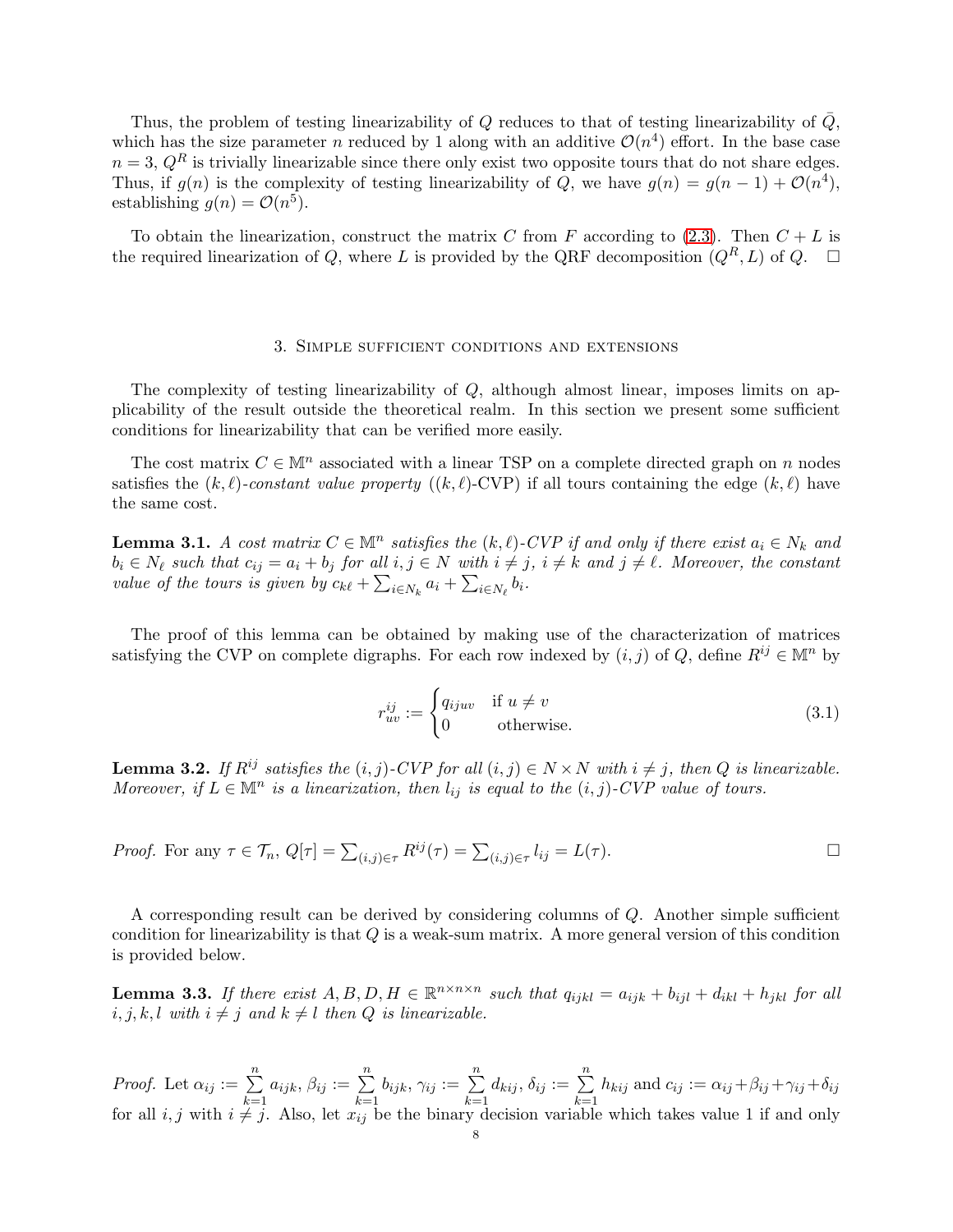if the underlying tour contains arc  $(i, j)$ . Thus, the values of  $x_{ij}$  completely define a tour. Now,

$$
Q[\tau] = \sum_{i=1}^{n} \sum_{j=1, j\neq i}^{n} \sum_{k=1}^{n} \sum_{l=1, k\neq l}^{n} q_{ijkl} x_{ij} x_{kl}
$$
  
\n
$$
= \sum_{i=1}^{n} \sum_{j=1, j\neq i}^{n} \sum_{k=1}^{n} \sum_{l=1, k\neq l}^{n} (a_{ijk} + b_{ijl} + d_{ikl} + h_{jkl}) x_{ij} x_{kl}
$$
  
\n
$$
= \sum_{i=1}^{n} \sum_{j=1, j\neq i}^{n} x_{ij} \sum_{k=1}^{n} a_{ijk} \sum_{l=1, k\neq l}^{n} x_{kl} + \sum_{k=1}^{n} \sum_{l=1, k\neq l}^{n} x_{kl} \sum_{i=1}^{n} b_{ikl} \sum_{j=1, i\neq j}^{n} x_{ij}
$$
  
\n
$$
+ \sum_{i=1}^{n} \sum_{j=1, j\neq i}^{n} x_{ij} \sum_{l=1}^{n} d_{ijl} \sum_{k=1, k\neq l}^{n} x_{kl} + \sum_{k=1}^{n} \sum_{l=1, k\neq l}^{n} x_{kl} \sum_{j=1}^{n} b_{jkl} \sum_{i=1, i\neq j}^{n} x_{ij}
$$
  
\n
$$
= \sum_{i=1}^{n} \sum_{j=1, i\neq j}^{n} (\alpha_{ij} + \beta_{ij} + \gamma_{ij} + \delta_{ij}) x_{ij} = \sum_{i=1}^{n} \sum_{j=1, j\neq i}^{n} c_{ij} x_{ij} = C(\tau),
$$

which concludes the proof.  $\Box$ 

The result in the previous lemma can be strengthened further by excluding the conditions of the lemma for some appropriate combinations of  $i, j, k$  and  $\ell$ .

So far we have been considering complete directed graphs. Corresponding results can be derived easily to solve the linearization problem for QTSP on a complete undirected graph  $K_n$ .

An interesting related question is to explore the linearization problem of QTSP on other meaningful classes of graphs. The answer will very much depend on the structure of the graph. For example, if the underlying graph is a wheel, any quadratic cost matrix  $Q$  is linearizable. Note that a wheel on n nodes contains  $n-1$  tours and we can write a system of  $n-1$  linear equations, where each equation corresponding to tour, and the variables are elements of a 'trial' linearization. It can be shown that this system is always consistent. We leave the question of characterizing linearizable quadratic cost matrices of specially structured graphs as a topic for further research.

Acknowledgement. This project was initiated jointly with Santosh Kabadi, who passed away. We acknowledge the significant contributions Santosh made in obtaining the results of this paper. The work is supported by an NSERC discovery grant and an NSERC discovery accelerator supplement awarded to Abraham P. Punnen.

### **REFERENCES**

- <span id="page-8-4"></span>[1] Warren P. Adams, Richard J. Forrester, and Fred W. Glover. Comparisons and enhancement strategies for linearizing mixed 0-1 quadratic programs. *Discrete Optimization*, 1(2):99–120, 2004.
- <span id="page-8-3"></span>[2] Warren P. Adams and Lucas Waddell. Linear programming insights into solvable cases of the quadratic assignment problem. *Discrete Optimization*, 14:46–60, 2014.
- <span id="page-8-2"></span>[3] Alok Aggarwal, Sanjeev Khanna, Rajeev Motwani, and Baruch Schieber. The Angular-Metric Traveling Salesman Problem. *In Proceedings of the Eighth Annual ACM-SIAM Symposium on Discrete Algorithms*, 29:221–229, 1997.
- <span id="page-8-1"></span>[4] Oswin Aichholzer, Anja Fischer, Frank Fischer, J. Fabian Meier, Ulrich Pferschy, Alexander Pilz, and Rostislav Stank. Minimization and maximization versions of the quadratic travelling salesman problem. *Optimization*, 66(4):521–546, 2017.
- <span id="page-8-0"></span>[5] David L. Applegate, Robert E. Bixby, Vasek Chv´atal, and William J. Cook. *The Traveling Salesman Problem: A Computational Study*. Princeton University Press, 2011.
- <span id="page-8-5"></span>[6] Bengt Aspvall and Yossi Shiloach. A fast algorithm for solving systems of linear equations with two variables per equation. *Linear Algebra and its Applications*, 34:117–124, 1980.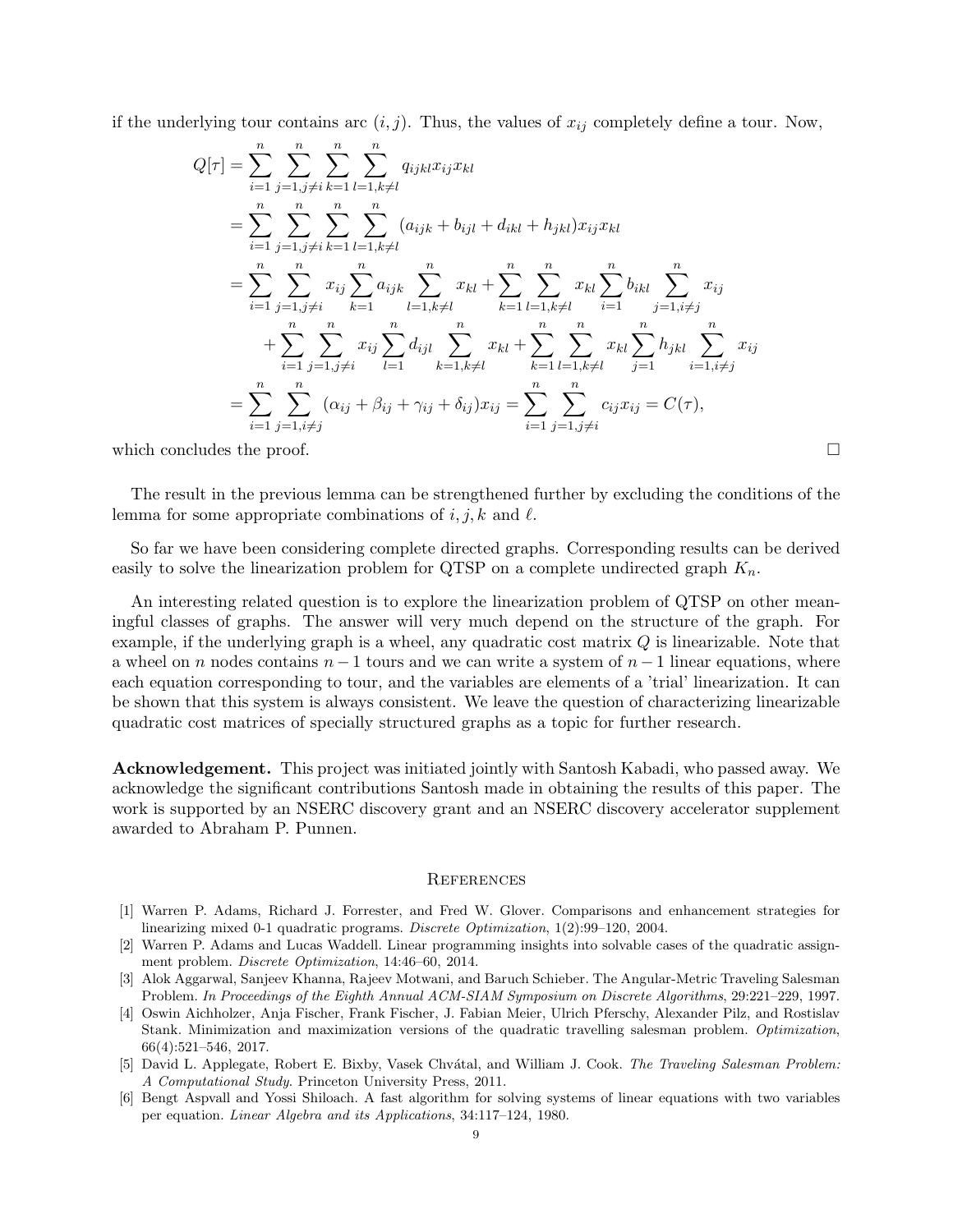- <span id="page-9-22"></span><span id="page-9-18"></span>[7] Xavier Berenguer. A characterization of linear admissible transformations for the m-travelling salesmen problem. *European Journal of Operational Research*, 3(3):232–238, 1979.
- [8] Alain Billionnet, Sourour Elloumi, and Marie-Christine Plateau. Improving the performance of standard solvers for quadratic 0-1 programs by a tight convex reformulation: The QCR method. *Discrete Applied Mathematics*, 157(6):1185–1197, 2009. Reformulation Techniques and Mathematical Programming.
- <span id="page-9-26"></span><span id="page-9-9"></span>[9] Rainer E. Burkard. Admissible transformations and assignment problems. *Vietnam J. Math*, 35(4):373–386, 2007.
- <span id="page-9-11"></span>[10] Eranda Cela, Vladimir G. Deineko, and Gerhard J. Woeginger. Linearizable special cases of the QAP. *Journal of Combinatorial Optimization*, 31(3):1269–1279, Apr 2016.
- [11] Ante Custić and Abraham P. Punnen. A characterization of linearizable instances of the quadratic minimum spanning tree problem. *Journal of Combinatorial Optimization*, 35(2):436–453, Feb 2018.
- <span id="page-9-10"></span>[12] Ante Custić, Vladyslav Sokol, Abraham P. Punnen, and Binay Bhattacharya. The bilinear assignment problem: complexity and polynomially solvable special cases. *Mathematical Programming*, 166(1):185–205, Nov 2017.
- <span id="page-9-4"></span><span id="page-9-3"></span>[13] Anja Fischer. An analysis of the asymmetric quadratic traveling salesman polytope. *SIAM Journal on Discrete Mathematics*, 28(1):240–276, 2014.
- [14] Anja Fischer. A Polyhedral Study of the Quadratic Traveling Salesman Problem. In Marco L¨ubbecke, Arie Koster, Peter Letmathe, Reinhard Madlener, Britta Peis, and Grit Walther, editors, *Operations Research Proceedings 2014*, pages 143–149, Cham, 2016. Springer International Publishing.
- <span id="page-9-5"></span>[15] Anja Fischer, Frank Fischer, Gerold Jäger, Jens Keilwagen, Paul Molitor, and Ivo Grosse. Exact algorithms and heuristics for the Quadratic Traveling Salesman Problem with an application in bioinformatics. *Discrete Applied Mathematics*, 166:97–114, 2014.
- <span id="page-9-6"></span>[16] Anja Fischer and Christoph Helmberg. The symmetric quadratic traveling salesman problem. *Mathematical Programming*, 142(1):205–254, Dec 2013.
- <span id="page-9-23"></span><span id="page-9-20"></span>[17] E. Ya. Gabovich. Constant discrete programming problems on substitution sets. *Cybernetics*, 12(5):786–793, Sep 1976.
- [18] Laura Galli and Adam N. Letchford. A compact variant of the QCR method for quadratically constrained quadratic 0–1 programs. *Optimization Letters*, 8(4):1213–1224, Apr 2014.
- <span id="page-9-21"></span>[19] Fred W. Glover. Improved linear integer programming formulations of nonlinear integer problems. *Management Science*, 22(4):455–460, 1975.
- <span id="page-9-17"></span><span id="page-9-0"></span>[20] Gregory Gutin and Abraham P. Punnen. *The traveling salesman problem and its variations*, volume 12. Springer Science & Business Media, 2006.
- [21] Hao Hu and Renata Sotirov. A polynomial time algorithm for the linearization problem of the QSPP and its applications. *[arXiv:1802.02426](http://arxiv.org/abs/1802.02426)*, 2018.
- <span id="page-9-16"></span>[22] Hao Hu and Renata Sotirov. Special cases of the quadratic shortest path problem. *Journal of Combinatorial Optimization*, 35(3):754–777, Apr 2018.
- <span id="page-9-7"></span>[23] Gerold Jäger and Paul Molitor. Algorithms and Experimental Study for the Traveling Salesman Problem of Second Order. In Boting Yang, Ding-Zhu Du, and Cao An Wang, editors, *Combinatorial Optimization and Applications*, pages 211–224, Berlin, Heidelberg, 2008. Springer Berlin Heidelberg.
- <span id="page-9-24"></span>[24] Santosh N. Kabadi and Abraham P. Punnen. Weighted graphs with all hamiltonian cycles of the same length. *Discrete Mathematics*, 271(1):129–139, 2003.
- <span id="page-9-25"></span>[25] Santosh N. Kabadi and Abraham P. Punnen. On cost matrices with two and three distinct values of hamiltonian paths and cycles. *SIAM Journal on Discrete Mathematics*, 20(4):977–998, 2006.
- <span id="page-9-12"></span>[26] Santosh N. Kabadi and Abraham P. Punnen. An O(n 4 ) Algorithm for the QAP Linearization Problem. *Mathematics of Operations Research*, 36(4):754–761, 2011.
- <span id="page-9-1"></span>[27] Eugene L. Lawler, Jan Karel Lenstra, Kan Rinnooy, and David B. Shmoys. *The Traveling salesman problem: A Guided Tour of Combinatorial Optimization*. Wiley-Interscience series in discrete mathematics and optimization. Wiley, 1985.
- <span id="page-9-13"></span>[28] Stefan Lendl, Ante Custić, and Abraham P. Punnen. Combinatorial optimization problems with interaction costs: Complexity and solvable cases. *[arXiv:1707.02428](http://arxiv.org/abs/1707.02428)*, 2017.
- <span id="page-9-19"></span>[29] Ray Porn, Otto Nissfolk, Anders Skjal, and Tapio Westerlund. Solving 0–1 quadratic programs by reformulation techniques. *Industrial & Engineering Chemistry Research*, 56(45):13444–13453, 2017.
- <span id="page-9-14"></span>[30] Abraham P. Punnen and Santosh N. Kabadi. A linear time algorithm for the KoopmansBeckmann QAP linearization and related problems. *Discrete Optimization*, 10(3):200–209, 2013.
- <span id="page-9-15"></span>[31] Abraham P. Punnen and Pooja Pandey. Representations of quadratic combinatorial optimization problems: A case study using the quadratic set covering problem. *[arXiv:1802.00897](http://arxiv.org/abs/1802.00897)*, 2018.
- <span id="page-9-2"></span>[32] Gerhard Reinelt. *The Traveling Salesman: Computational Solutions for TSP Applications*. Springer-Verlag, Berlin, Heidelberg, 1994.
- <span id="page-9-8"></span>[33] Borzou Rostami, Federico Malucelli, Pietro Belotti, and Stefano Gualandi. Lower bounding procedure for the asymmetric quadratic traveling salesman problem. *European Journal of Operational Research*, 253(3):584–592, 2016.